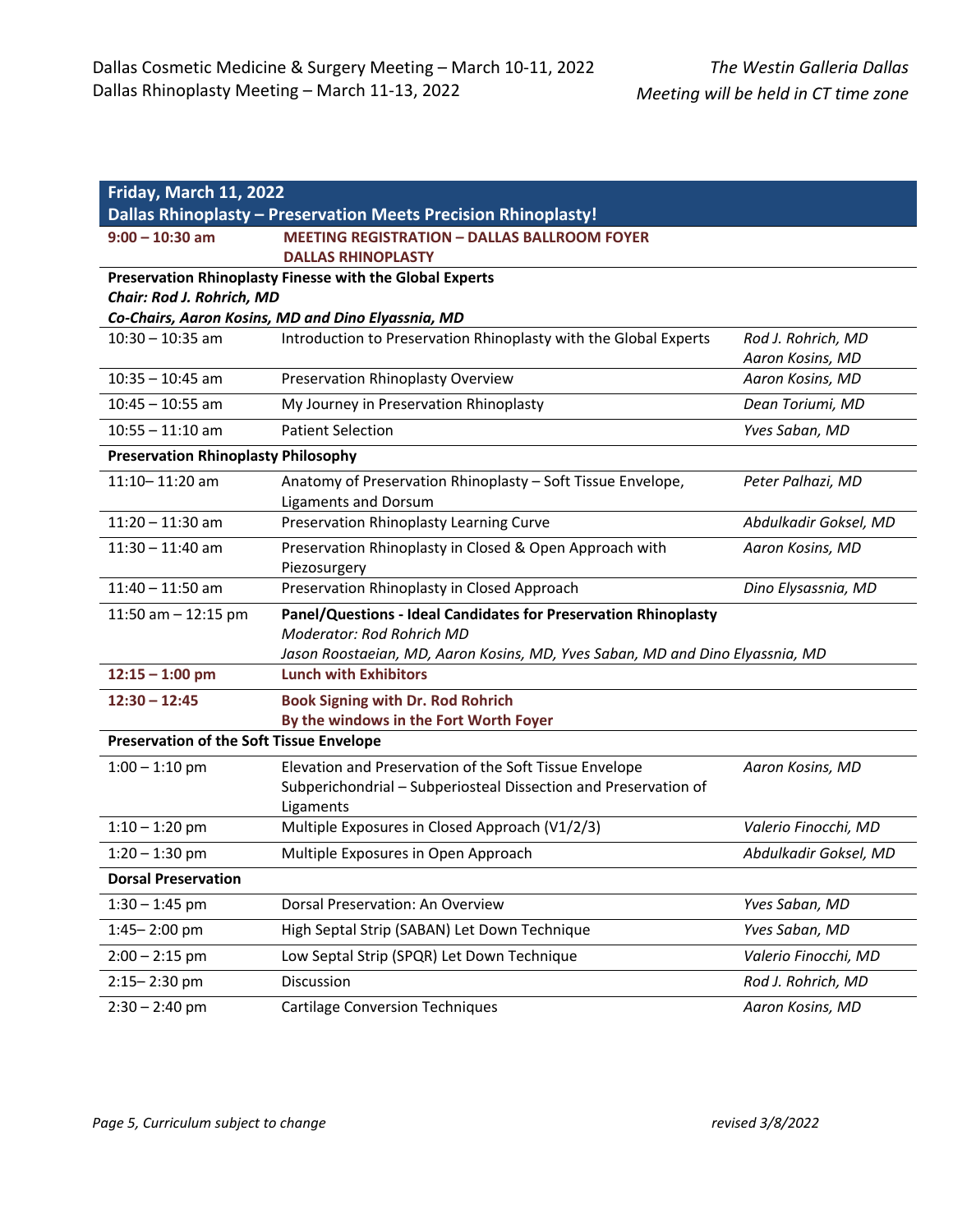| Friday, March 11, 2022, cont. |                                                                                                                                                                    |                       |  |
|-------------------------------|--------------------------------------------------------------------------------------------------------------------------------------------------------------------|-----------------------|--|
| $2:40 - 2:55$ pm              | The Wrong Patients for Dorsal Preservation                                                                                                                         | Dino Elyassnia, MD    |  |
| $2:55 - 3:10$ pm              | <b>Straightening Maneuvers and Blocking Points</b>                                                                                                                 | Abdulkadir Goksel, MD |  |
| $3:10 - 3:25$ pm              | Advanced Preservation Rhinoplasty - Deviated Noses and Pisa<br>Concept                                                                                             | Valerio Finocchi, MD  |  |
| $3:25 - 3:40$ pm              | <b>Panel: Choosing Optimal Dorsum Technique</b>                                                                                                                    |                       |  |
|                               | Moderator: Yves Saban, MD and Rod J. Rohrich, MD                                                                                                                   |                       |  |
|                               | Dean Toriumi, MD, Aaron Kosins, MD, Dino Elyassnia, MD, and Valerio Finocchi, MD                                                                                   |                       |  |
|                               | Dallas Rhino/Preservation Rhino Cadaver Lab: Rod J. Rohrich, MD, Aaron Kosins, MD and Jamil Ahmad, MD                                                              |                       |  |
| $3:40 - 4:10$ pm              | Advanced Nasal Anatomy Video                                                                                                                                       | Rod J. Rohrich, MD    |  |
|                               |                                                                                                                                                                    | Jamil Ahmad, MD       |  |
| $4:10 - 4:20$ pm              | Commentary on Rhinoplasty Anatomy - How is Preservation<br>Rhinoplasty Different?                                                                                  | Peter Palhazi, MD     |  |
| $4:15 - 4:30$ pm              | Break with Exhibitors - Ft. Worth Ballroom - Gown Up for Anatomy Lab                                                                                               |                       |  |
| $4:30 - 6:30$ pm              | Advanced Rhinoplasty Lab Dissection - San Antonio Ballroom                                                                                                         |                       |  |
|                               | Preservation Rhinoplasty - Moderator: Aaron Kosins, MD                                                                                                             |                       |  |
|                               | Dallas Rhinoplasty - Moderators: Rod J. Rohrich, MD and Jamil Ahmad, MD                                                                                            |                       |  |
|                               | Part 1: Dallas Rhinoplasty Dissection Lab - Live Demos/Interaction with the Experts<br>Part 2: Preservation Cadaver Anatomy                                        |                       |  |
|                               | Station 1: Opening the Nose, Instrumentation, Preservation of Ligaments,<br>$\bullet$<br>Subperichondrial Subperiosteal Dissection<br>Dino Elyassnia, MD           |                       |  |
|                               | Station 2: Ultrasonic Energy Piezo Removal of the Bony Cap, Piezo Electric<br>$\bullet$<br>Osteotomies, Cartilage Push Down Technique                              |                       |  |
|                               | Peter Palhazi, MD and R. Laurence Berkowitz, MD<br>Station 3: Ultrasonic Energy Piezo Assisted High Septal Strip Let Down Technique<br>$\bullet$<br>Yves Saban, MD |                       |  |
|                               | Station 4: Low Septal Strip Let Down Technique, Fixing the Deviated Nose<br>Valerio Finocchi, MD                                                                   |                       |  |
|                               | Station 5: Creating Beautiful Tip Anatomy, Tip Sutures, Support Techniques, Alar<br>٠<br>Conservation<br>Abdulkadir Goksel, MD                                     |                       |  |
| $6:30 - 7:30$ pm              | <b>Reception with Exhibitors</b>                                                                                                                                   |                       |  |
| 7:30 pm                       | Rhinoplasty Video Theater - Dallas Ballroom                                                                                                                        |                       |  |
|                               | Finesse in Primary Open Rhinoplasty - Rod J. Rohrich, MD<br>$\bullet$                                                                                              |                       |  |
|                               | Primary Preservation Rhinoplasty - Aaron Kosins, MD<br>$\bullet$                                                                                                   |                       |  |
|                               | Primary Ethnic Rhinoplasty - Ashkan Ghavami, MD                                                                                                                    |                       |  |
|                               | Role of Piezo in Nasal Bone Reshaping - R. Laurence Berkowitz, MD<br>٠                                                                                             |                       |  |
|                               | Closed Polygon Tip Surgery - Baris Cakir, MD                                                                                                                       |                       |  |
|                               | Caudal Septal Reconstruction - Sam Most, MD                                                                                                                        |                       |  |
|                               | Combining Preservation and Structure - Dean Toriumi, MD                                                                                                            |                       |  |
|                               |                                                                                                                                                                    |                       |  |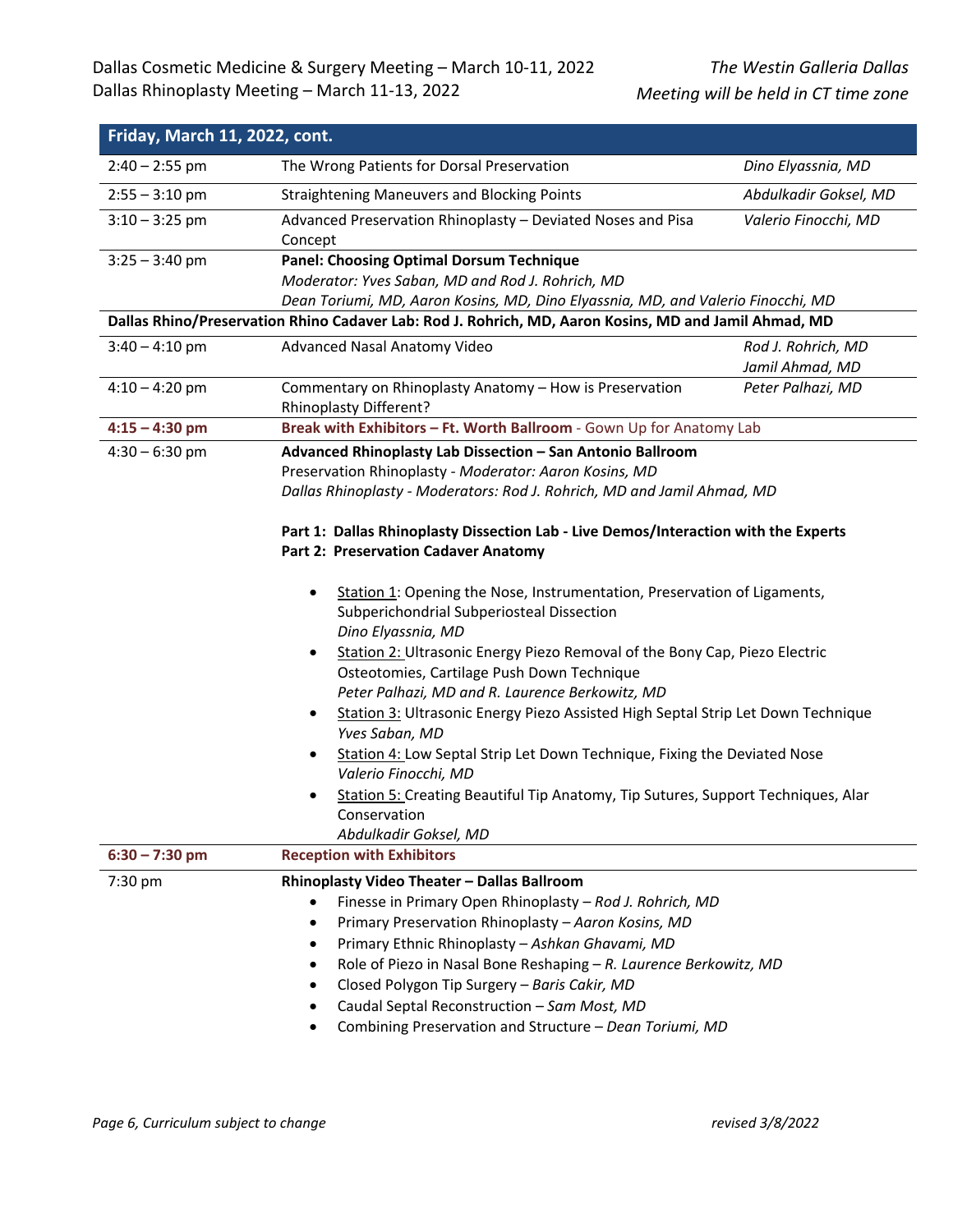| Saturday, March 12, 2022                        |                                                                                                                                                                                       |                        |  |
|-------------------------------------------------|---------------------------------------------------------------------------------------------------------------------------------------------------------------------------------------|------------------------|--|
| $6:30 - 7:00$ am                                | <b>Meeting Registration - Dallas Ballroom Foyer</b>                                                                                                                                   |                        |  |
|                                                 | Breakfast with the Exhibitors - Ft. Worth Ballroom                                                                                                                                    |                        |  |
| The Nasal Tip and Alar Preservation             |                                                                                                                                                                                       |                        |  |
| $7:00 - 7:15$ am                                | Tip Anatomy and Aesthetics                                                                                                                                                            | Peter Palhazi, MD      |  |
| $7:15 - 7:30$ am                                | Personal Approach: Closed versus Open Tip Preservation                                                                                                                                | Aaron Kosins, MD       |  |
| $7:30 - 7:45$ am                                | Personal Approach: Columellar Strut Grafts and LC Maneuvers                                                                                                                           | Abdulkadir Goksel, MD  |  |
| $7:45 - 8:30$ am                                | <b>Panel: Choosing Optimal Tip Technique</b><br>Moderator: Dino Elyassnia, MD and Rod J. Rohrich, MD<br>Peter Palhazi, MD, Aaron Kosins, MD, Abdulkadir Goksel, MD and Yves Saban, MD |                        |  |
|                                                 | Dallas Rhinoplasty Essentials - The Basics/Nasal Analysis                                                                                                                             |                        |  |
| Chair, Rod J. Rohrich, MD                       |                                                                                                                                                                                       |                        |  |
| $8:30 - 8:40$ am                                | Consistency in Rhinoplasty - Precision vs Preservation                                                                                                                                | Rod J. Rohrich, MD     |  |
| $8:40 - 8:50$ am                                | Nasal Analysis - Key to Rhinoplasty Success                                                                                                                                           | C. Spencer Cochran, MD |  |
| $8:50 - 9:00$ am                                | Nasal Analysis for Structure versus Preservation Rhinoplasty -<br><b>Getting Started</b>                                                                                              | Jason Roostaeian, MD   |  |
| $9:00 - 9:30$ am                                | Panel: Finesse in Clinical Analysis - Key to Rhinoplasty<br>Moderator: Rod J. Rohrich, MD<br>Dino Elyassnia, MD, C. Spencer Cochran, MD, Sam Most, MD and Jamil Ahmad, MD             |                        |  |
| <b>Nasal Tip/Alar Base Advances/Refinements</b> |                                                                                                                                                                                       |                        |  |
| $9:30 - 9:45$ am                                | <b>Understanding Nasal Tip Projection</b>                                                                                                                                             | Baris Cakir, MD        |  |
| $9:45 - 10:00$ am                               | Nasal Tip Support - Columellar Struts vs Septal Extension Grafts                                                                                                                      | Rod J. Rohrich, MD     |  |
| $10:00 - 10:15$ am                              | <b>Break with Exhibitors</b>                                                                                                                                                          |                        |  |
| $10:15 - 10:30$ am                              | <b>Tip Shaping Innovations</b>                                                                                                                                                        | Ashkan Ghavami, MD     |  |
| $10:30 - 10:40$ am                              | <b>Understanding Nasal Tip Rotation</b>                                                                                                                                               | Aaron Kosins, MD       |  |
| $10:40 - 10:55$ am                              | How I do a Septal Extension Graft and Why                                                                                                                                             | Jason Roostaeian, MD   |  |
| $10:55 - 11:10$ am                              | Anatomic Tip Shaping Finesse                                                                                                                                                          | Rod J. Rohrich, MD     |  |
| $11:10 - 11:25$ am                              | Soft Tissue and Skin Management in Rhinoplasty                                                                                                                                        | Aaron Kosins, MD       |  |
| $11:25 - 11:50$ am                              | <b>Simplifying Tip Sutures</b>                                                                                                                                                        | C. Spencer Cochran, MD |  |
| 11:50 am $-$ 12:05 pm                           | Tip Shaping Finesse Refined                                                                                                                                                           | Peter Palhazi, MD      |  |
| 12:05 - 12:20 pm                                | Alar Base Resection - Finesse and Refinements                                                                                                                                         | Rod J. Rohrich, MD     |  |
| $12:20 - 1:00$ pm                               | LUNCH WITH THE EXHIBITORS - FT. WORTH BALLROOM                                                                                                                                        |                        |  |
| $12:20 - 12:35$ pm                              | <b>Book Signing with Dr. Rod Rohrich</b><br>Du Aba udadeun in Aba Faut Wauth Fause                                                                                                    |                        |  |

**By the windows in the Fort Worth Foyer**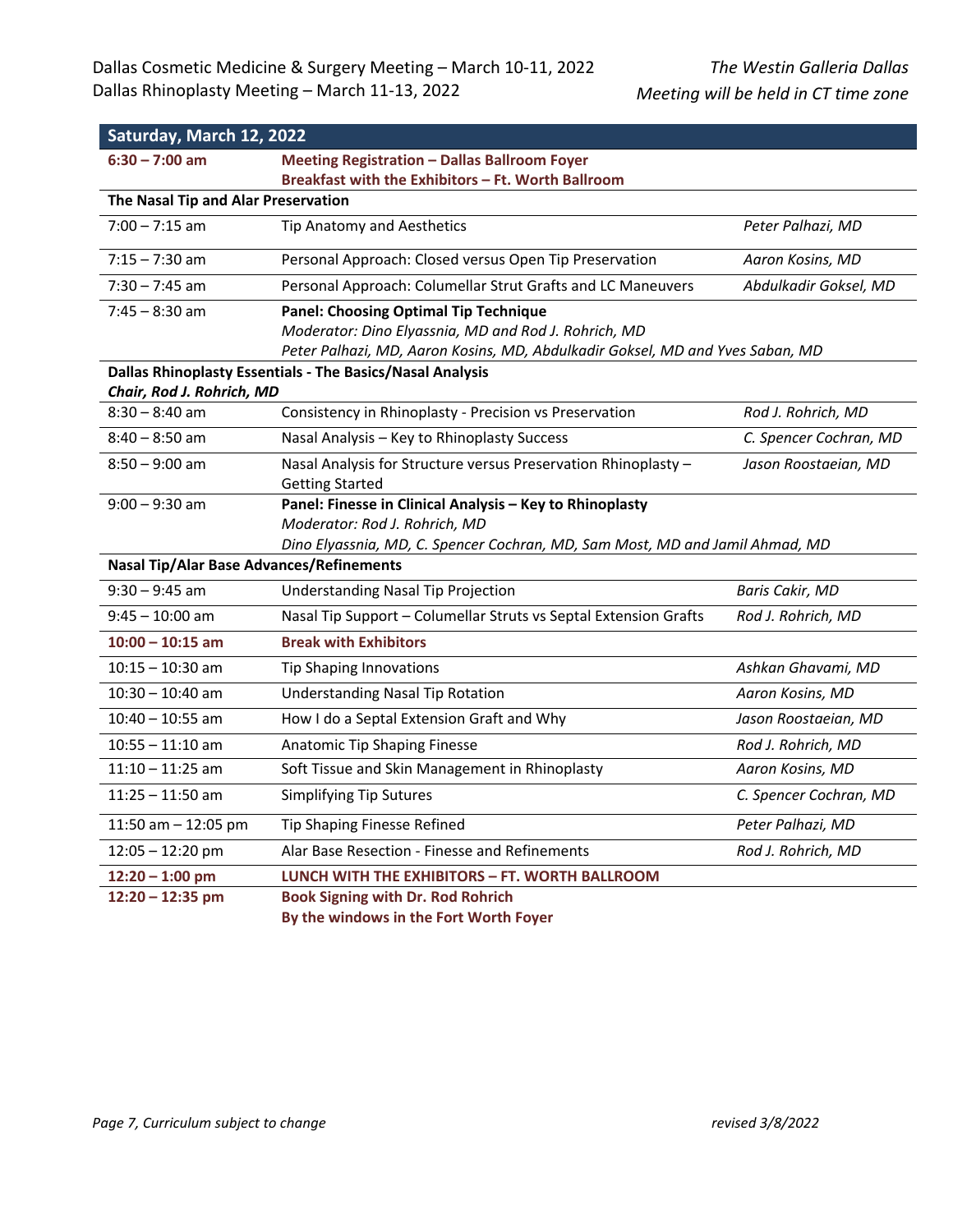## **Saturday, March 12, 2022, cont.**

| <b>Alar Rim Contouring</b>                  |                                                                                                                                                                                                                                                            |                                        |
|---------------------------------------------|------------------------------------------------------------------------------------------------------------------------------------------------------------------------------------------------------------------------------------------------------------|----------------------------------------|
| $1:00 - 1:15$ pm                            | <b>Extended Alar Contour Graft Refinements</b>                                                                                                                                                                                                             | C. Spencer Cochran, MD                 |
| $1:15 - 1:30$ pm                            | Beyond Alar Contour Grafting - When I Need More                                                                                                                                                                                                            | Jason Roostaeian, MD                   |
| $1:30 - 1:45$ pm                            | Refining the Soft Tissue Triangle in Rhinoplasty                                                                                                                                                                                                           | Jamil Ahmad, MD                        |
| <b>Advanced Septum/Rhinoplasty Concepts</b> |                                                                                                                                                                                                                                                            |                                        |
| $1:45 - 2:00$ pm                            | The Crooked Nose                                                                                                                                                                                                                                           | Dean Toriumi, MD                       |
| $2:00 - 2:15$ pm                            | Managing the Septum vs Turbinates - Staying Safe                                                                                                                                                                                                           | Yves Saban, MD                         |
| $2:15 - 2:25$ pm                            | <b>Managing Complex Septal Deviations</b>                                                                                                                                                                                                                  | Sam Most, MD                           |
| $2:25 - 3:00$ pm                            | Panel: Nasal Tip Surgery<br>Moderator: Rod J. Rohrich, MD<br>Ashkan Ghavami, MD, Aaron Kosins, MD, Jason Roostaeian, MD, and Sam Most, MD                                                                                                                  |                                        |
| $3:00 - 3:40$ pm                            | <b>Break with Exhibitors</b>                                                                                                                                                                                                                               |                                        |
| $3:40 - 4:05$ pm                            | The Keystone: Consistency in Restoring the Aesthetic Dorsum in<br>Rhinoplasty                                                                                                                                                                              | Paul Afrooz, MD                        |
| $4:05 - 4:15$ pm                            | Dealing with the Keystone Region                                                                                                                                                                                                                           | Dino Elyassnia, MD                     |
| $4:15 - 4:30$ pm                            | Precision Osteotomies vs Piezo Surgery Finesse (7 minutes each)                                                                                                                                                                                            | Rod J. Rohrich, MD<br>Aaron Kosins, MD |
| $4:30 - 5:00$ pm                            | Rethinking the Role of Spreader Grafts in Rhinoplasty - Why and<br>How                                                                                                                                                                                     | C. Spencer Cochran, MD                 |
| $5:00 - 5:15$ pm                            | Restoring the Dorsal Aesthetic Lines - Important Role of Spreader<br>Flaps                                                                                                                                                                                 | Rod J. Rohrich, MD                     |
| $5:15 - 5:30$ pm                            | Perfecting the Frontal View - The Polygon Rhinoplasty and DALs                                                                                                                                                                                             | Aaron Kosins, MD                       |
| $5:30 - 5:45$ pm                            | Open Structure Rhinoplasty Refinements                                                                                                                                                                                                                     | Sam Most, MD                           |
| $5:45 - 6:00$ pm<br>$6:00 - 7:00$ pm        | Panel: When to do Preservation vs Precision Open Rhinoplasty<br>Moderators: Aaron Kosins, MD and Rod J. Rohrich, MD<br>Dean Toriumi, MD, Dino Elyassnia, MD, Yves Saban, MD, Ashkan Ghavami, MD and Jamil<br>Ahmad, MD<br><b>Reception with Exhibitors</b> |                                        |
|                                             |                                                                                                                                                                                                                                                            |                                        |

| <b>Sunday, March 13, 2022 Dallas Rhinoplasty Advances/Finesse</b> |                                                       |                    |
|-------------------------------------------------------------------|-------------------------------------------------------|--------------------|
| $6:30 - 7:00$ am                                                  | <b>Meeting Registration - Dallas Ballroom Foyer</b>   |                    |
|                                                                   | <b>Breakfast - Ft. Worth Ballroom</b>                 |                    |
| $7:00 - 7:05$ am                                                  | <b>Welcome and Announcements</b>                      | Rod J. Rohrich, MD |
| $7:05 - 7:15$ am                                                  | Nonsurgical Rhinoplasty: Applications and Limitations | Jamil Ahmad, MD    |
| <b>The Ethnic Nose</b>                                            |                                                       |                    |
| $7:15 - 7:30$ am                                                  | The Asian Nose - Dorsal Augmentation Rhinoplasty      | Dean Toriumi, MD   |
| $7:30 - 7:45$ am                                                  | The Middle Eastern Nose- New Concepts                 | Ashkan Ghavami, MD |